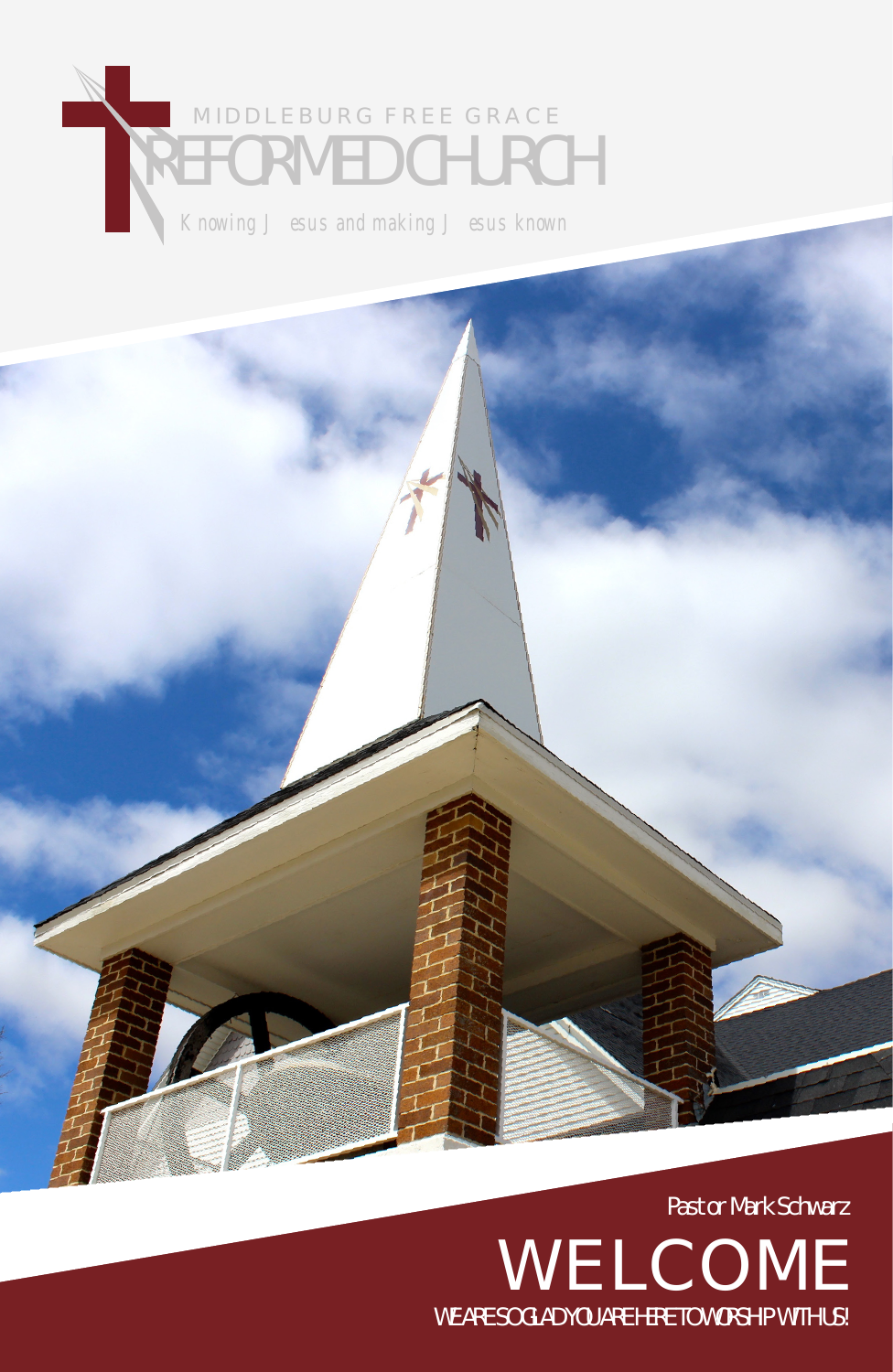# *Sunday, June 12, 2022 Order of Worship*

#### **Approach to God**

Keyboard Prelude Praise & Worship Time *Waymaker Great Are You, Lord Before the Throne of God Above* Opening Prayer Children's Message – Rus Verburg Announcements Congregational & Offertory Prayer Hymn # 605 (vs. 1,2,4) *Living for Jesus* (General Fund Offering) **Word of God** Scripture – Romans 8:31-39 Message – *Surviving Power* Prayer of Blessing **Response to God** \*Song of Response – *My Only Comfort (Tune of The Church's One Foundation)* \*Benediction \*Song of Response # 815 - *Doxology* \*Postlude (\*please stand if you are able)

*Welcome!* On this summer day, we extend to you the warmth of the fellowship of the people of God at worship. We're glad you're here! We look forward to praise, prayer, service and listening for what the Word and Spirit would say to us today. Are you visiting Middleburg today? You are among friends at Free Grace Church. Come Again!

Today we welcome Pastor Dave Smit, from Sioux Center, as our guest pastor today. Pastor Dave and his wife, Marian, have been blessed with four married children and eleven grandchildren who live in four states. They served five CRC congregations in Iowa, Michigan, California and Minnesota. After 38 years of ministry, Pastor Dave is now the Minister of Pastoral Care at Faith CRC where he was their first pastor in the 1980's. Pastor Mark is attending General Synod this week.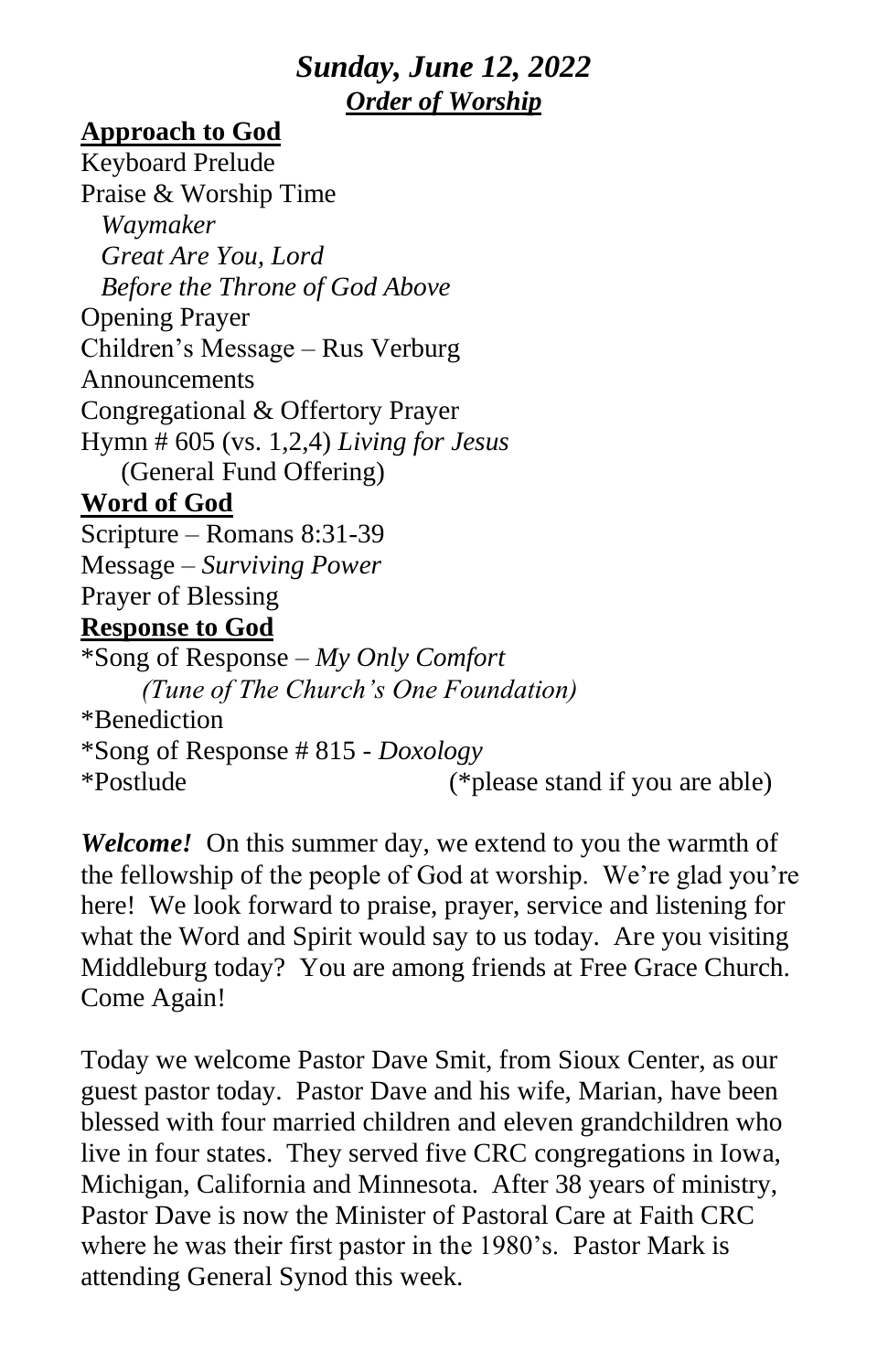## T**oday's Worship Attendants:**

Organist – Nevonne S Sound Tech – Bryce H Power Point – Paige VS Ushers – Brett K & Dave W Coffee – Carol KB Children's Message – Rus V Prayer Team – George M & Dilan M Nursery Attendants – Leah L; Jada K; Ella S Elder Greeters After Service – Pastor (east); Ken G (south); Jon (west)

**7:00 PM** – Camp Middleburg Program. Join us tonight as we recap our week. Students are asked to be at church at 6:45 PM. A big THANK YOU to everyone who volunteered at Camp Middleburg. We had a great group of campers and had a wonderful week of finding God's great light!

## **PRAYER CONCERNS**

Let us continue to remember our friends and family in our prayers:

- ➢ Lily Lehman, who is attending Youth Camp at Inspiration Hills this week.
- ➢ Ezra, son of Josiah & Briana Kraayenbrink and grandson of Evan & Shelly Kraayenbrink, who has some medical needs and pray that his lungs will continue to get stronger.
- ➢ Darla Siemonsma, Paul Kooiker, Ken Blomendaal, Lorin Schafer, Isabelle Van Es, granddaughter of Leon & Gloria Te Grotenhuis, Joyce Anderson, sister-in-law of Joyce & Larry Vander Wilt, and Marv Heemskerk, Julie Schafer's father.
- ➢ Lucille Van Zee, Harriet Vander Zwaag, and Ann Wielenga.
- ➢ Heath Huitink and Jordan Snyder who will be joined in marriage on Saturday, June 18, at Bozeman, Montana. Pray for them and their families as they travel to be a part of this special occasion.
- $\triangleright$  Also the families of our church who have lost loved ones in the past months and for country leaders and military.

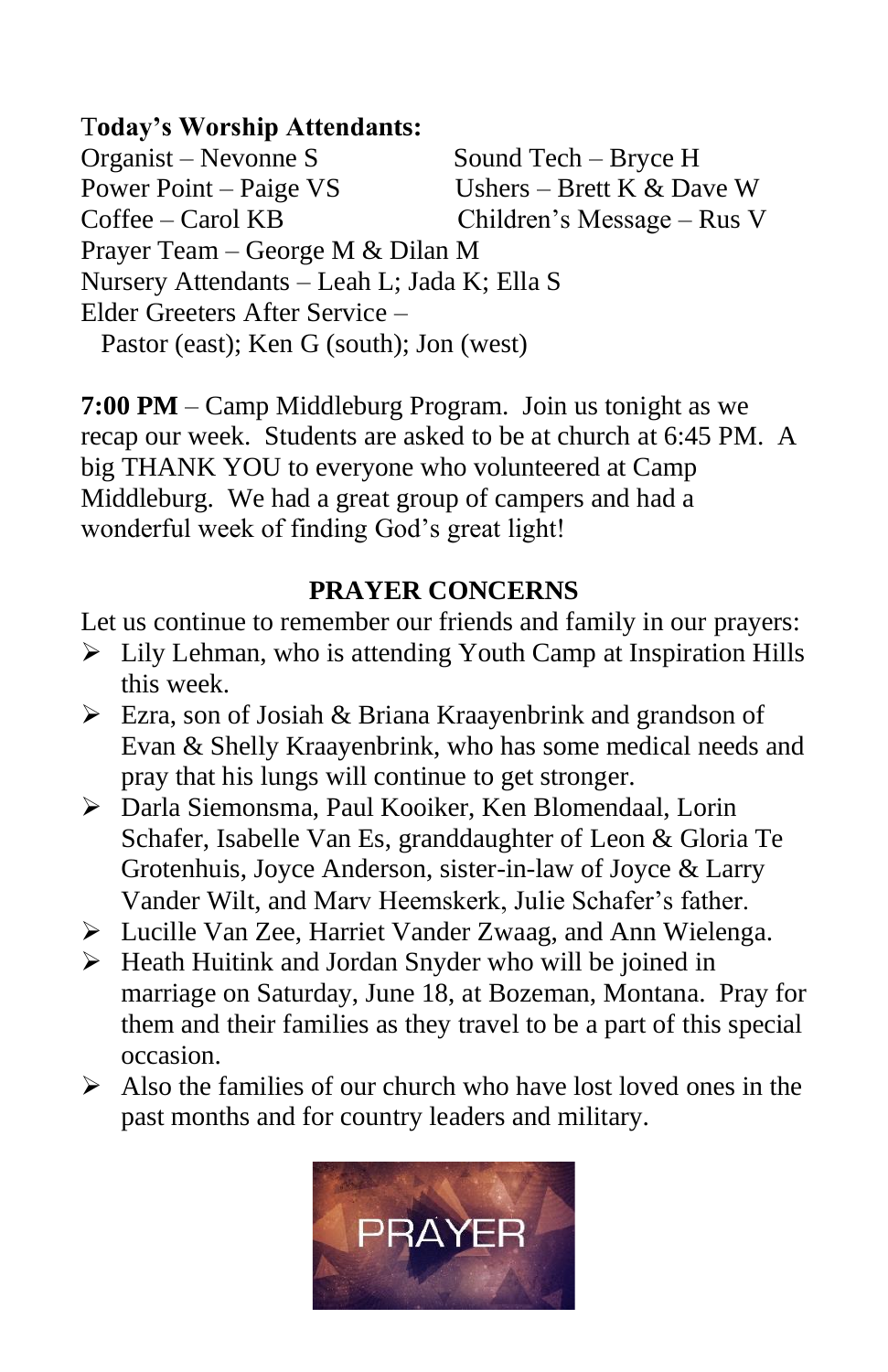#### **PRAYER FOCUS OF THE WEEK**

Our prayer focus this week is Joel and Karen Schuiteman. Joel and Karen own and operate Schuiteman Feedlot & Farms. Joel custom feeds cattle and also does custom field work as well as planting and harvesting his own crops. Karen spends a few days a week volunteering at Rosie's Boutique in Rock Rapids, helping with the stitched card ministry. Karen is also a member of the Sioux County Youth Fair board and is kept busy with the planning and relocation to the new fairgrounds. They have 3 daughters, all married, and 3 grandchildren, Vonn (almost 6 yrs.), Walker (20 months) and Ava (4 months). In their spare time they enjoy visiting and taking care of their grandchildren. The Schuiteman family asks us to join them in praying for the people of Haiti. Living day to day is a struggle and there is currently a lot of unrest and violence. Pray that the government and gangs would turn from their corrupt ways and peace may return to this beautiful Caribbean country. Keep Joel and Karen in your prayers this week.

#### **ANNOUNCEMENTS**

## **From the Consistory:**

- Free Grace Reformed congregation approved the proposal to move forward with the future expansion of our facility. The votes were counted at the monthly Consistory meeting this past week and it passed with a 87% approval. As we trust God moving forward, the Consistory decided that we will have two opportunities in the near future for the congregation to give to this building project. On June 26  $\&$ July 31 we will receive special offerings for the project. Please continue to pray for the church and its leaders as we move forward in these exciting times. To God be the Glory!
- A copy of the June Consistory Notes can be found in your church mailbox.

**From the Fellowship & Care Committee:** Join us for an evening at the Siouxnami Waterpark in Sioux Center on Saturday, June 25. The fun begins at 6:00 PM. A meal will be provided around 6:30. Invite your friends as we enjoy some fun in the water. If you do not want to swim, come enjoy the meal and fellowship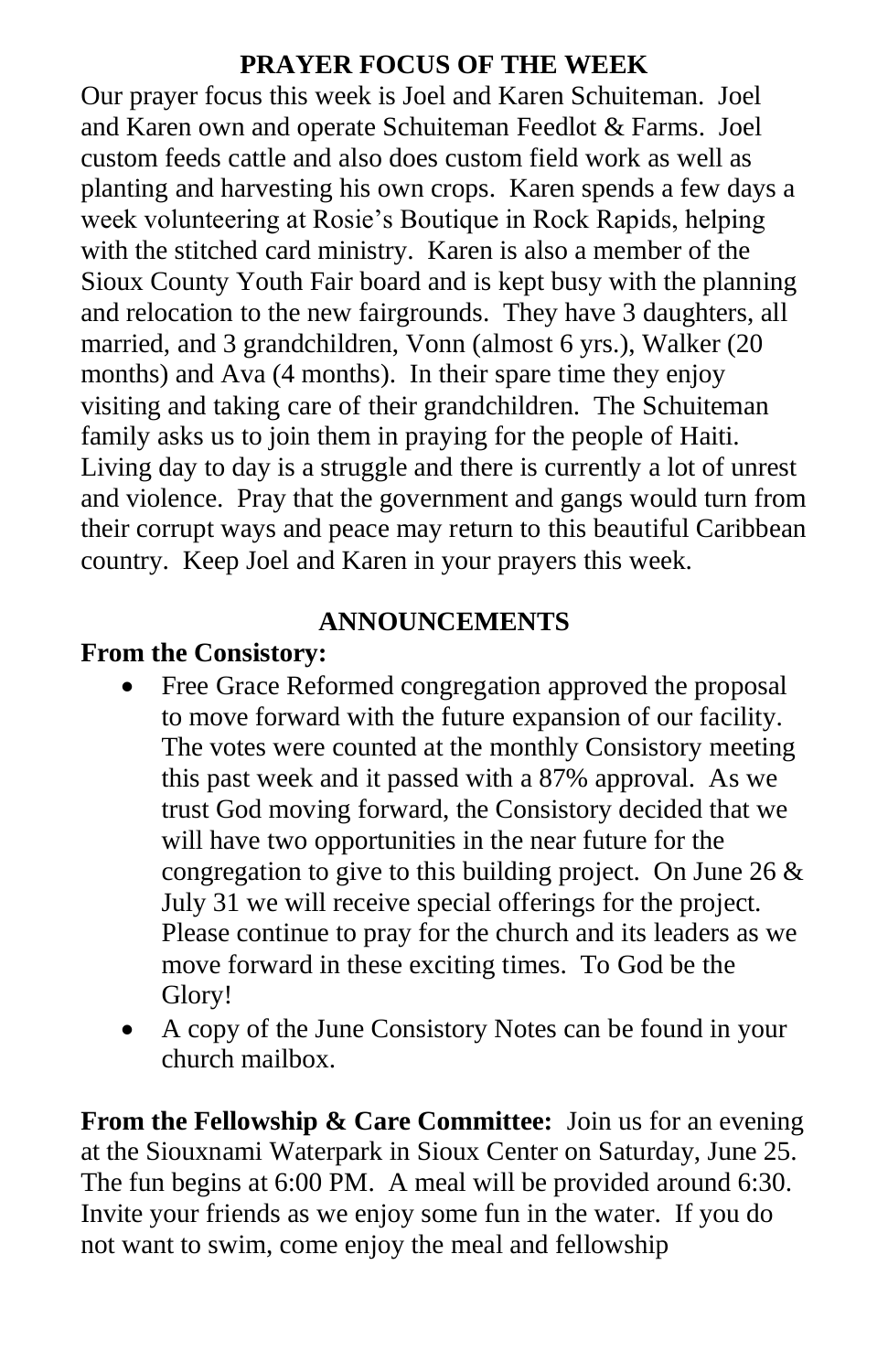**2022 Summer Camp at Inspiration Hills:** The theme of 2022 is "Wield the Sword". Registration is open now. See the brochures available in the cut-out stand in the narthex and online at [www.inspirationhills.org.](http://www.inspirationhills.org/) *Middleburg Free Grace pays for onehalf of each camper's fees. Please contact one of the deacons if you have a camper(s) attending summer camp.* 

**LIFEWISE ACADEMY:** The Holy Spirit is at work! Our prayers are being answered and LifeWise is moving forward. We will be starting with our 4<sup>th</sup>-6th grade classes at Boyden-Hull in the fall. What we need is your continued prayers, volunteers for fundraising, and donations. Please visit the website [www.lifewiseacadem.org](http://www.lifewiseacadem.org/) to find the Boyden-Hull School's page or talk to Kelley Crawford, Pam Tiedeman, Erica Tiedeman, Mikah Scholten or Tina Koerselman.

# **THANK YOU**

"We appreciate the love and care shown to us during this time of mourning the loss of my mom. Thank you for your expressions of sympathy." Gloria & George Miller

A huge thank you to all who helped with our potluck dinner last week. Many hands make a big task go much faster and efficiently! Even though we didn't worship and fellowship outdoors, it was a great day of worship and good food! Also thank you to those who helped put up the tent and take it down again.

*Please Note:* All bulletin announcements will be due by **Thursday** Noon, June 16, to Pastor Mark or Nora Verburg for next week's bulletin.



 Sunday Worship Services at 9:30 AM 3630 370th St, Orange City, IA 51041 Church Office: 712-722-3300 Website: middleburgfreegrace.org